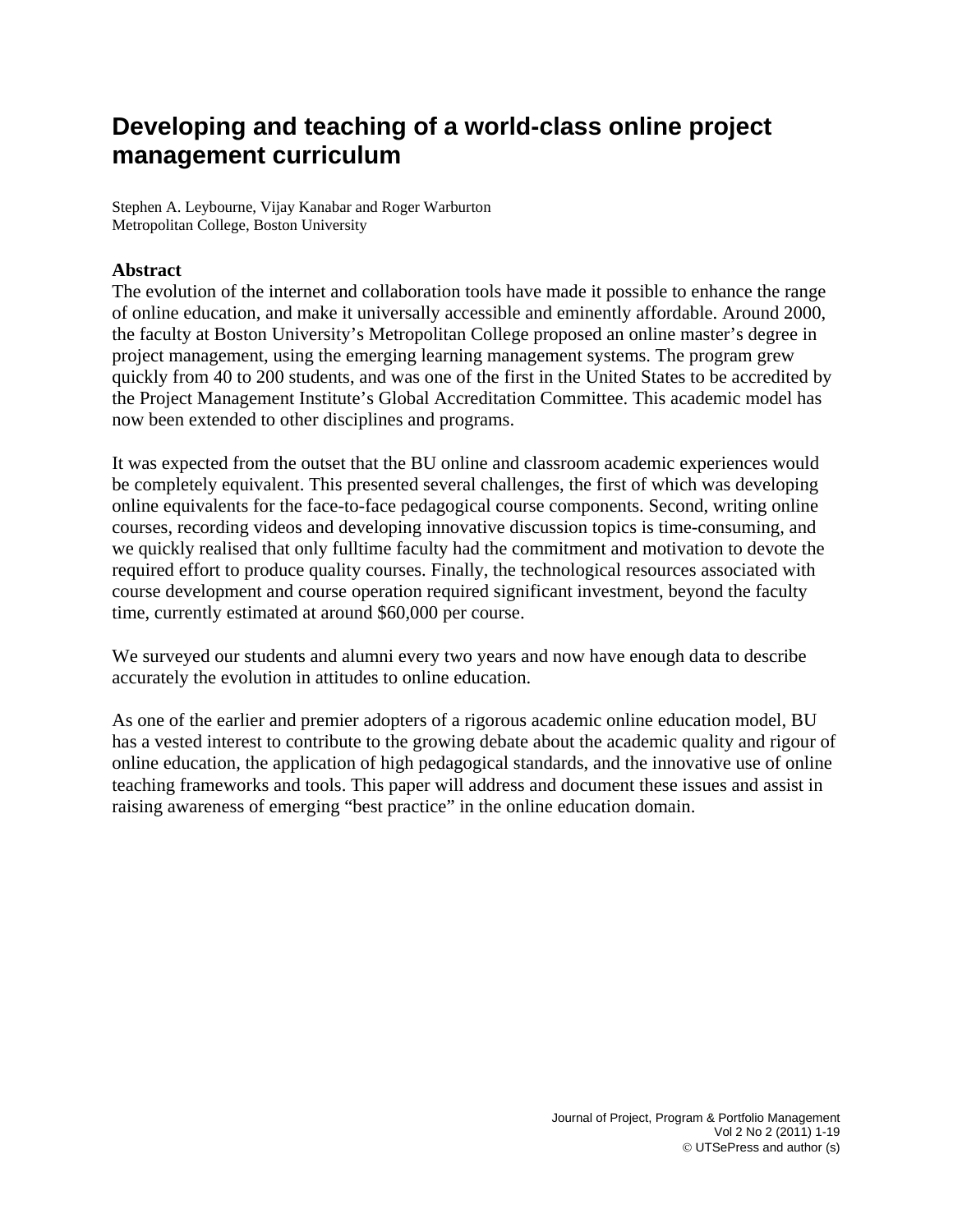## **Introduction**

It is generally accepted that project management (PM) is emerging from the wilderness of unrecognised and neglected management theory into an area where many practitioners are using project-based activities as the accepted way of implementing organisational and strategic change (Cicmil & Hodgeson 2006). Many companies are beginning to accept *management by projects* as the framework within which organisational development is embedded. As a result, employee and managerial knowledge of PM is prized, and employers see proven PM as an important component of the skill set of the modern manager.

This desire for managers with PM skills has increased the demand for courses, in both number and scope, that profess to offer a grounding in those skills, and especially for some form of accredited diploma or certificate to document the skills. This trend has been exacerbated by several factors: PM is a new academic discipline and academic degrees are rare, and often departmental orphans. The Project Management Institute (PMI), has attempted to fill this academic accreditation vacuum in the United States with their Global Accreditation Center (GAC).

In the international arena, there has also been a rise in influence of professional organisations that tout PM as a management panacea, e.g., the United Kingdom Association for Project Management (APM) and the Australian Institute of Project Management (AIPM). Many of these professional associations offer so-called "accredited PM" qualifications.

Despite the fact that these accreditations are professional and not academically based, many educational institutions have chosen to follow the standards set by these associations. Even a cursory review of academic course catalogues shows that there is significant variation in the quality, scope and credibility of academic courses. There is also considerable variation in the mode of delivery of such courses and, in particular, the growth of online delivery has extended the reach of institutions by providing new, different and innovative ways of reaching, communicating with and assessing the student market for PM education.

PM credentials are often sought by working professionals as an add-on to their technical specialty. The Boston University (BU) survey showed that 89% of students were employed fulltime. The professional associations have been successful in communicating the idea that PM is applicable across many professions, which has created a huge market for *graduate professional education*. In the absence of degrees in PM, many government and commercial organisations have started demanding "certification" of both their own and externally subcontracted project managers.

One of the touted benefits of the rise in online education is that PM practitioners can study in a more flexible and asynchronous way, while continuing to meet the demands of their daily lives, families and even fulltime employment. This is eminently compatible with the idea of graduate professional education and has opened up the opportunity for many to engage in "lifelong learning" initiatives. Students keep their professional skills up to date by combining a mix of academically delivered courses with experiential knowledge generated in the workplace.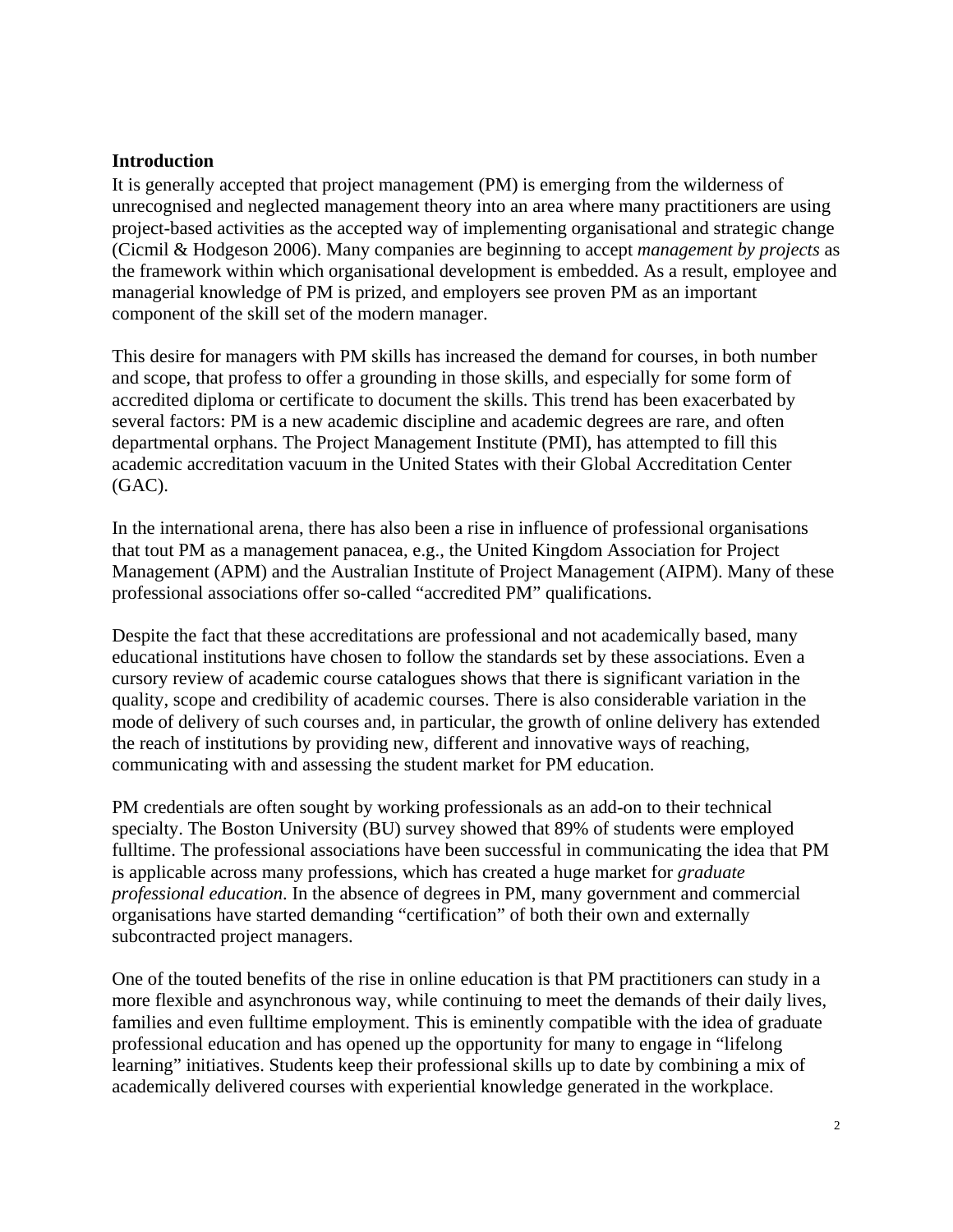The idea of graduate professional education is also underscored by the age profile of the BU students, which is shown in Figure 1.



**Figure 1. The age profile of BU online students** 

This innovative mix of the academic and experiential is increasingly seen as valuable to both the stakeholders involved: the companies paying the bills, and the students taking the courses. At least in the US, companies contribute significantly to their employees' professional development. In fact, the Dean of BU's Metropolitan College, Jay Halfond, often says that the College would not exist without the investment by companies in their employees' education. (Students report that 30% of the tuition comes from their employers, 30% from savings and 30% from loans.)

Hard-nosed business executives must be convinced that graduate professional education is an effective way to enhance the skills of their employees. Only then are they willing to invest directly in the education of their employees. On the other hand, it appears that students (i.e., employees) have a completely different motive for pursuing their education. While companies are motivated by the practical desire to acquire better-trained employees, students are motivated much more by self-fulfillment. When asked why they pursued a degree, students usually express the desire of increasing their knowledge base to compete with their peers. In our experience, they rarely seek a graduate degree in a specific discipline (i.e., PM) solely to get a better job.

We have been consistently surprised by the students' expression of their motivation for pursuing a degree. While obtaining a degree is important (90% said it was *very* important), they suggested that the following were also *very important*: Personal satisfaction (74%); Improving job skills (63%); and Learning a new field (55%). We emphasise that these personal development ideas were touted as very important, not just important. In fact, only 21% took the course to meet job requirements, and only 7% upon recommendation from their employer.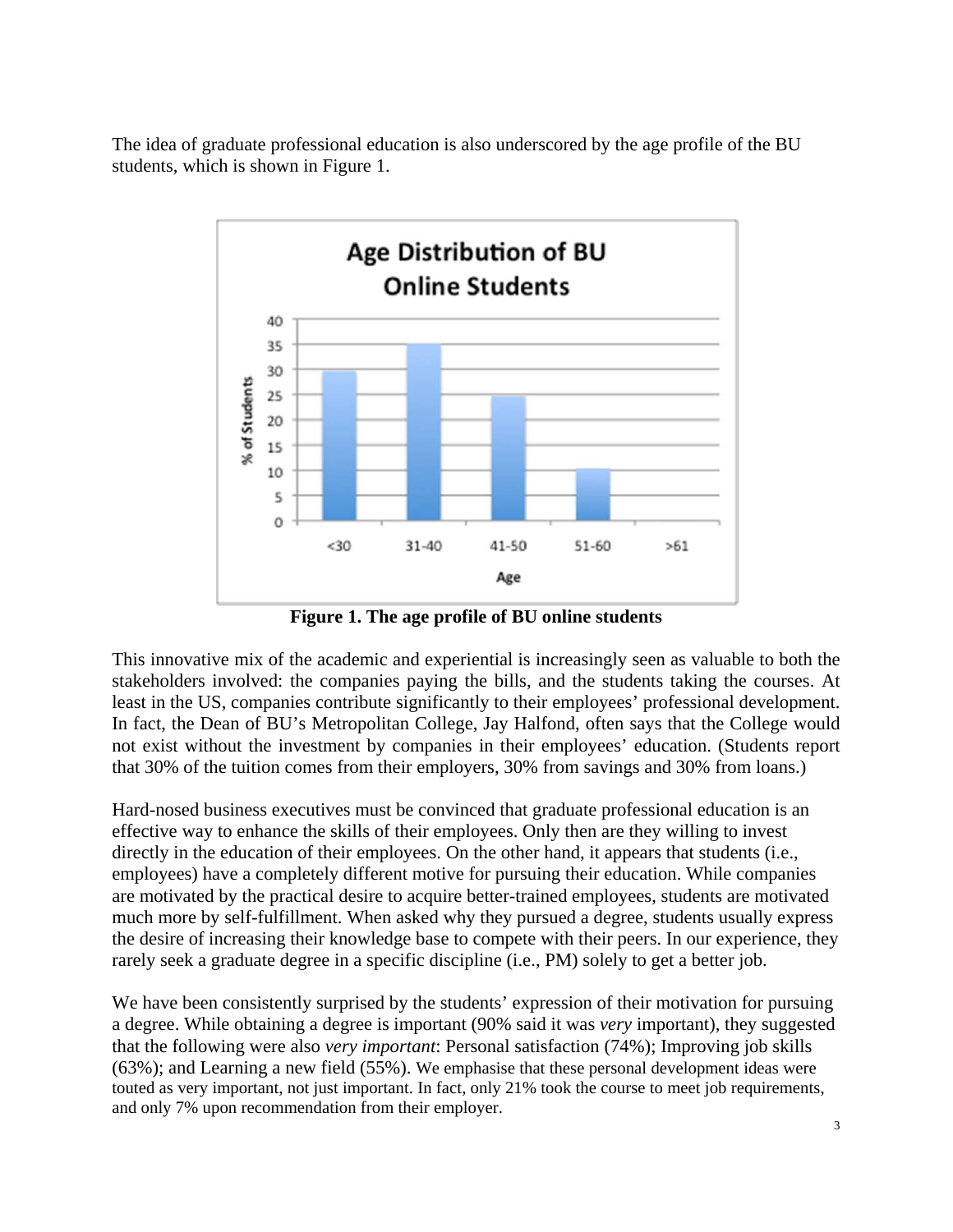This difference in educational goals between students and companies significantly affects the marketing of the PM programs. Marketing to companies must be practically oriented, stressing the value of the education as a return on investment, and expressing the idea that the programs provide employee skills that are of immediate benefit to the company. Ironically, companies see a long-term degree program as a good idea, in that it binds employees for the term of their degree. We see our obligations to the employer as delivering skills and knowledge that can be quickly and effectively employed for organisational benefit.

Marketing to students, on the other hand, is aimed more at self-fulfillment, career progression (which we recognise and acknowledge as a driving force, even if many of our students don't), and engagement with the lifelong learning agenda that has become the accepted paradigm for the realization of organisational ambition.

This paper documents the way in which one leading, traditional university  $-$  BU in the US  $$ has engaged with this emerging "online" model to deliver high-quality PM education at the graduate level.

## **Defining quality in online education**

Online education is an emotive subject, and one where there is much public debate about both the quality of the educational programs, and the processes that are used to design and deliver them. It has been suggested that the delivery of higher education courses online "holds greater promise and is subject to more suspicion than any other instructional mode in the 21st century" (Casey 2008: 45). Much of this suspicion revolves around the concept of academic quality, a concept to which traditional classroom measures can be difficult to apply in the online arena.

Shelton and Saltsman (2004) have suggested that indications of quality for an online education program are not linked to its growth rate (i.e., *a business metric*!), but to a combination of retention rate, academic outcomes, post-academic success of the online student and faculty support. Strangely, this view of quality does not mention academic rigour or pedagogical standards, which are arguably the most important traditional arbiters of academic quality.

Recently, Saltsman (2011) has identified 13 paradigms (although whether they are all true *paradigms* is debatable) that can potentially be used to assist in the assessment of online program quality. One of the most recognised of these is the Sloan Consortium framework, with its "five pillars" of quality (Sloan Consortium 2009). These pillars, which the Consortium considers to be essential to quality online learning, are: learning effectiveness, student satisfaction, faculty satisfaction, scale and access.

One might argue that learning effectiveness is the only pillar with a pedagogical basis. Student and faculty satisfaction, although nice to have, are not academic goals for a course. Scale and access are concepts associated with fairness and availability which, again, are not pedagogical goals.

In fact, when creating online courses, our primary goal was to make them as indistinguishable as possible in all respects from their classroom equivalents. We started by making the curricula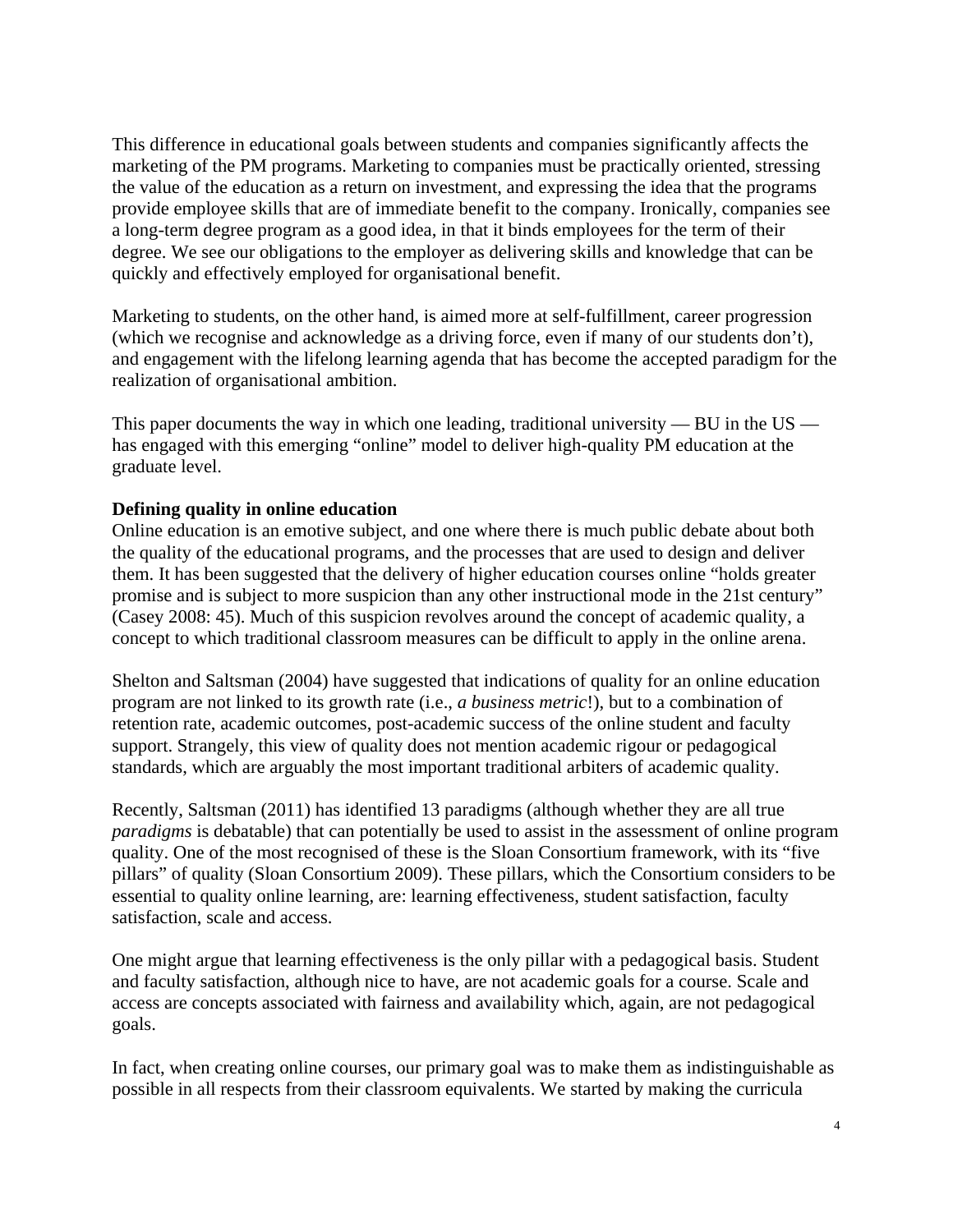identical, in lectures, homework assignments and, especially, the final research report. These goals look nothing like the Sloan pillars. However, this "*equivalence goal*" was essential in communicating to a sceptical administration that we could create and deliver a quality academic degree program online.

There are a number of other models or frameworks documented in Saltsman (2011), which is essentially a review of the various studies to date in this area. It is not surprising that they contain common themes and outcomes, the strongest being the importance of institutional commitment, support and leadership. At BU, we were fortunate that both academic and administrative hierarchies were committed to, and supportive of, online education.

| Table 1. Auapteu II um Chancy et al $(2007)$ |                                                       |  |
|----------------------------------------------|-------------------------------------------------------|--|
| <b>Theme</b>                                 | <b>Indicator</b>                                      |  |
| <b>Teaching and Learning</b>                 | student-teacher interaction                           |  |
| Effectiveness                                | prompt feedback                                       |  |
|                                              | respect diverse ways of learning                      |  |
| <b>Student Support</b>                       | student support services                              |  |
|                                              | clear analysis of audience                            |  |
| Technology                                   | technology plan to ensure quality is documented       |  |
|                                              | appropriate tools and media                           |  |
|                                              | reliability of technology                             |  |
| Course Development $&$                       | course structure guidelines                           |  |
| <b>Instructional Design</b>                  | active learning techniques                            |  |
|                                              | implementation of guidelines for course               |  |
|                                              | development/review of instructional materials         |  |
| <b>Faculty Support</b>                       | faculty support services                              |  |
| <b>Evaluation and Assessment</b>             | program evaluation and assessment                     |  |
| Organizational $\&$ Institutional            | institutional support and institutional resources     |  |
| Impact                                       | strong rationale for distance education/correlates to |  |
|                                              | institutional mission                                 |  |

**Table 1: Adapted from Chaney et al (2009)** 

Chaney et al (2009) developed a set of common quality indicators from their review of the domain, which are documented in Table 1. The above quality indicators can be roughly grouped as follows:

- Faculty–student interaction
- Infrastructure investment (technology, tools, student services, etc.)
- Faculty development (training, support, guidelines, etc.)

Of these, we find that the first (faculty–student interaction) is by far the most important factor in student satisfaction, and this is strongly supported by survey data (Zlateva 2011). The BU survey data echoes this strongly. Only 63% of students are either satisfied or very satisfied with the "availability of faculty" and, for us, this represents a definite area for improvement.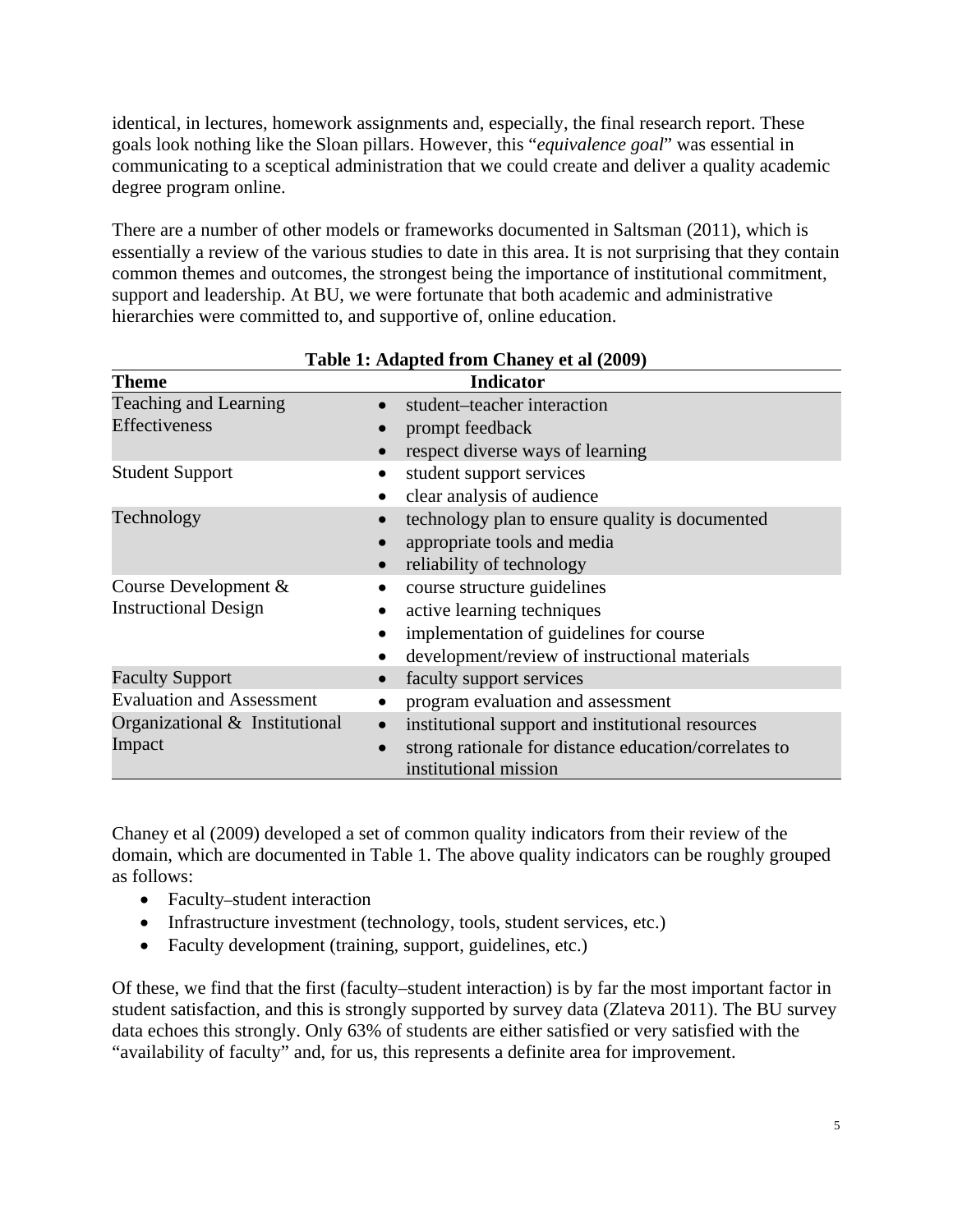When asked "What would they like to see more of?" the consistent comment was "more interactions with faculty". This was repeated in many forms: more faculty interaction with students on message boards; more faculty live synchronous sessions; more faculty participation in discussions; faculty being present and interacting more; and faculty offering online chats. One cannot mistake the dominance of the word "faculty" in all the above comments.

In the early days, we had to battle the hysteria that "online education was different". The following view was typical: "For modern educators, however, the teaching paradigm of 'sage on the stage' has transformed to a 'guide on the side'." We slowly rejected these ideas, as it became obvious that more "teaching" led to better student interactions in discussions, more learning by the students and even more satisfaction as reported by the students themselves. We were discovering that what dominated student acceptance in the online arena was, in fact, more faculty interactions. Fortunately, the technology has improved markedly in the past couple of years. Fast internet connections are now ubiquitous, and faculty can hold live chats sessions (video sessions are becoming popular) without leaving anyone out.

Interestingly, 74% of students were either satisfied or very satisfied with the "quality and availability of student-to-student collaborations". They seem to be happy with their interactions with each other, just not so much with the faculty. This suggests that it is not a technological issue because if it were, one would expect students to complain about both types of interactions. In the online environment, faculty must face the fact that they need to work harder on their interactions with students, employing multiple modes in diverse ways.

Another key element in Table 1 is the importance of investing in course development. Fortunately, the faculty at BU is supported in the development and delivery of courses by firstclass technology. The university has invested heavily in an Office of Distance Education, with the skills and expertise to implement faculty-designed courses; maintain the technological infrastructure; and educate faculty in the latest technological developments. The Office of Distance Education is financially supported by a modest technology fee of \$50 per credit hour.

We have repeatedly learnt that a fulltime faculty is required to run programs effectively. We have also learnt that only fulltime faculty members are capable of developing credible *academic* programs. They have the resources, time, commitment and expertise, both academic and pedagogical, to develop and monitor the curriculum, provide student advising beyond the course level and generally ensure the ongoing quality of the program.

Adjunct faculty members are an essential and critical resource in the *teaching* of online courses but do not have the background and perspective to monitor and control a complex, multicourse program. Several of our biggest failures were the result of placing adjuncts in roles for which they were not suited. Most adjuncts have jobs and the monumental time commitment required to develop online courses is frequently beyond them. Even though they are paid for it, many adjuncts have started an online course development only to abandon it in the middle as being too much work. This is not a criticism of the work of adjuncts; we accept full responsibility for asking them to do a job that we now regard as impossible.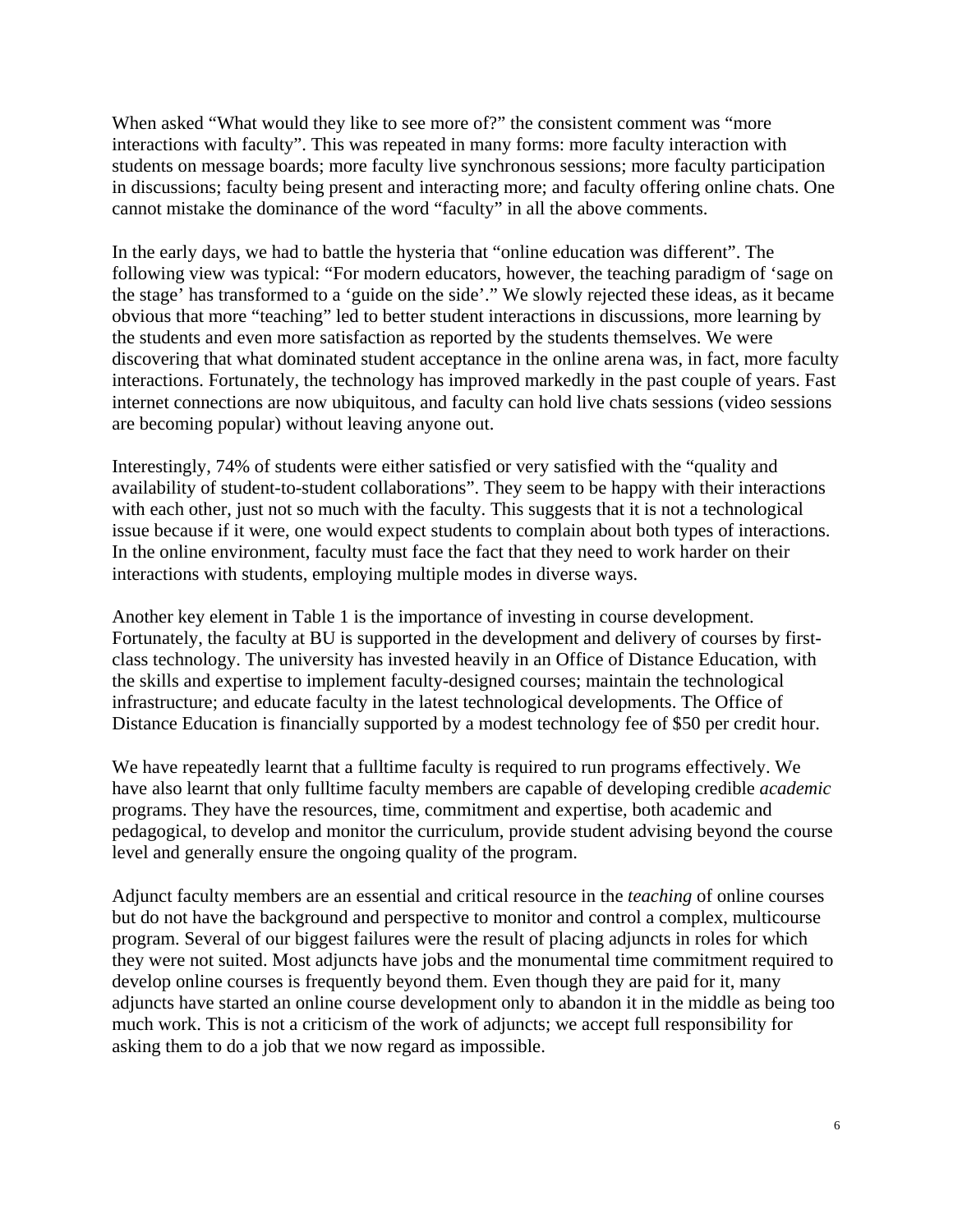Although we have been successful in using some adjuncts as administrators, we have also found that we need true academic professionals familiar with PM *research* to effectively monitor and, especially, develop the curriculum. We now regard research qualifications as the most important faculty qualification, and these distinguish the pre-eminent "academic" institutions that are dedicated to the provision of rigorous, pedagogically sound, offerings from the less credible programs that could undermine the integrity of online PM education.

#### **Pedagogy in online PM courses**

One thing is clear in any debate about quality in the delivery of online education: the application and maintenance of pedagogical standards is of paramount importance.

Pedagogy is often defined as the art or science of being a teacher, although a wider view considers "strategies of instruction", in that there are many ways to teach, and many strategies may not be appropriate in certain situations. Online education is significantly different in its modes of delivery from classroom-based teaching, and it is therefore vital that we reflect on the pedagogy that is at the core of what we, as online educators, are trying to deliver.

We are building communities of learners and, in a truly collaborative environment, both teachers and students are learning constantly (Phillips et al 2008). The learning environment therefore needs to be flexible and adaptable, so that it can quickly respond to the needs of the participants within it, and meet the requirements of students, instructors, the learning materials, and the collaboration requirements and assessment requirements embedded in the course design. (McLaughlin & Lee 2008).

One of the key ideas that students immediately communicate about the online environment is that they learn by different methods. (This is undoubtedly also true in the classroom, but perhaps so obvious there that students do not feel the need mention it.) However, the online student is immediately faced with a barrage of different media (or "learning objects" in the jargon of the trade). The combination of text-based lectures, short videos, discussion groups, emails and faculty discussions force the student to assess which aspects they respond to best.

Online students speak up immediately. We do not know whether this is because they are a different demographic from classroom students, or whether the online environment provides an anonymity that encourages speaking out, or even if the online pedagogy truly has a different impact on the student.

Therefore, we have evolved to provide the same pedagogical idea from multiple perspectives. Fortunately, in the online environment, this is where the technology assists in providing several formats, e.g., lectures and videos, with concepts reinforced in discussions and homework. As teachers, we probably do this without giving it much thought in the classroom when we cover a concept from several different perspectives and when we throw the topic out for wider discussion.

Online, the different modes of communication must be explicitly included. It is not enough to write a lecture and simply tell the students to read it. By covering a topic with a lecture, video, and discussion, it may appear that one is duplicating information with boring repetition. In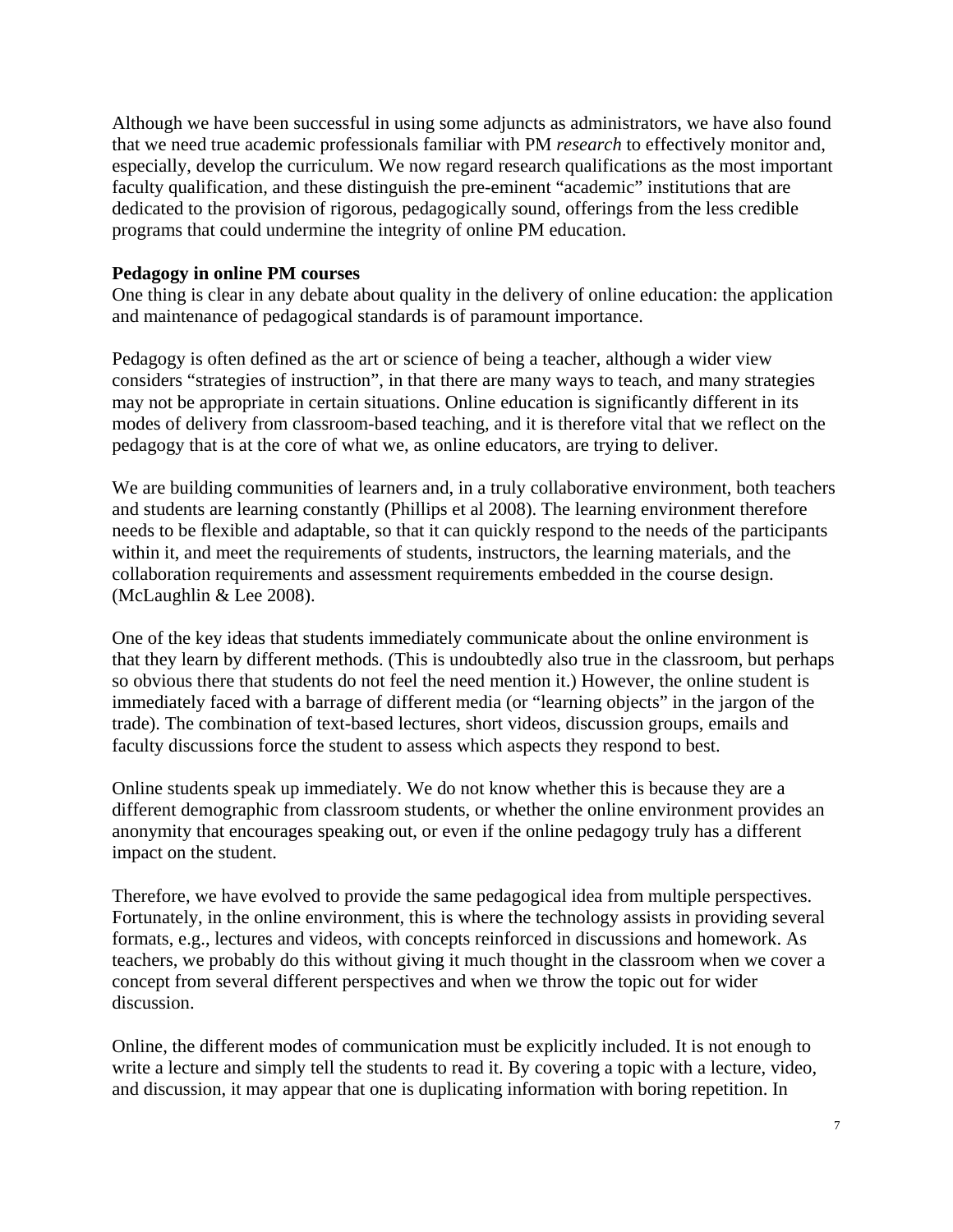reality, one is providing many different ways of communicating the desired concept. In the online environment, therefore, it takes a significant investment of time, and some creativity, to find effective ways to present the same information in different forms.

This leads to the topic of innovation in curriculum design and, specifically, balancing the effective delivery of appropriate materials with the need to measure student needs and expectations. These issues will be dealt with later in the body of the paper, as we talk specifically about the experience of teaching a BU online PM program.

# **The Boston University legacy in online education**

BU has been offering PM courses on campus for more than three decades. Prior to the arrival of the internet, online courses were delivered via satellite and PictureTel videoconferencing to remote classrooms or corporate sites. Beginning in 1998, BU invested in web-enabled platforms for course delivery, but the subsequent introduction of learning management systems, such as Blackboard and Vista, allowed us to investigate the implementation of distance education.

In September 2005, we offered our first Master of Science in Project Management (MS PM) online, using a locally hosted version of Vista. The first class consisted of 40 students, which rapidly increased over the next three years. We now have a stable enrolment of 200 students each year in the PM program — roughly 150 in the MS PM and 50 in the Master of Science in the Information Technology Project Management (IT PM) specialisation.

The fulltime faculty that teach in our PM program are all active researchers, and involved in the expansion and dissemination of the growing literature in the PM domain. The BU faculty publish and present their findings to academics and practitioners, and are connected to academic and practitioner networks. The relation with the practitioner community through user groups, PMI Chapters, and special interest groups (SIG) is unique to PM, and often leads to joint publications, and the growth and sharing of the PM knowledge base.

The BU PM faculty are also represented on the editorial boards of PM journals and on PMI committees. We believe that this connection between the generation of knowledge and its wider dissemination — both within our PM program and more widely — is what makes the difference between a competent program and a world-class one.

## *Supporting excellence in project management student research*

To support excellence in PM education and, especially, to nurture student research in the discipline, we organise an annual research conference in May. The conference features faculty and student presentations, and is marked by papers and panels that centre on a core theme.

The student papers combine their practical work experience with issues they have studied in their PM degree curriculum. Since a majority of our students are working professionals, the conference provides an opportunity for students to take their education to the next level by integrating their real-world PM experience with current research. A wide call for papers to all students is announced throughout the academic year especially in the PM courses. A small committee evaluates student papers for academic rigour, and only about a third of the submissions are selected for presentations. The proceedings are published, with an ISBN.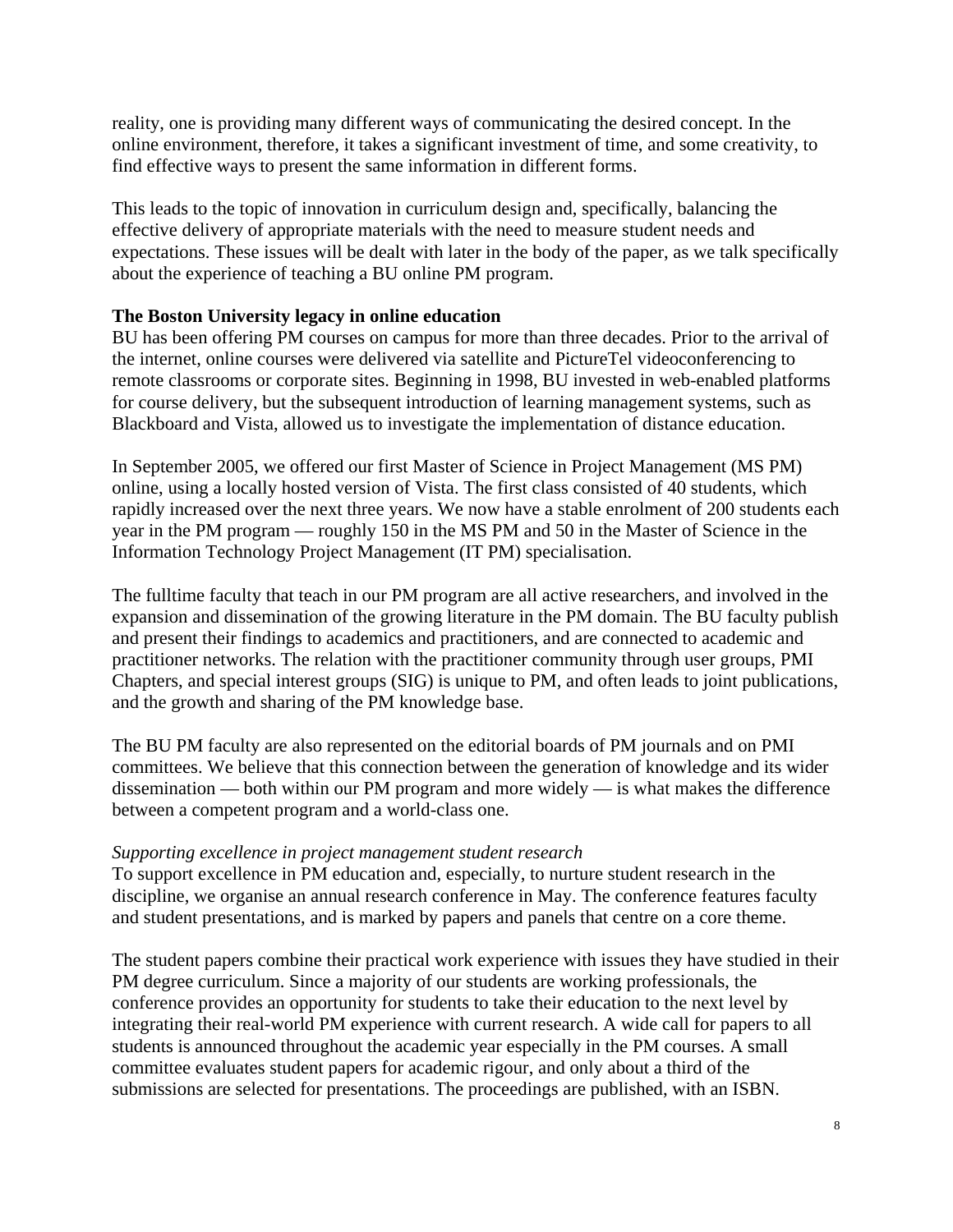The annual conference brings dozens of online students to campus, providing them the opportunity to interact with professors and sharpen their research skills. But what is most encouraging is that so many students want to participate in the conference (as a presenter), and learn research methods from the professors, fellow students and practitioners.

The feedback shows that students appreciate the opportunity to visit Boston and to present at the conference. For most of our online students, however, it is a financial burden to visit Boston. Therefore, to encourage even wider participation, in 2011 we evolved to an online conference format. We closed registration after more than the authorised 150 students had registered. From the positive evaluations we have received, we believe we have successfully tested this new paradigm that allows wider participation in our research conference, and plan to use this mode to encourage even more student papers at a distance. Again, we see the importance of the critical role of experienced and "connected" fulltime faculty, without whom such a conference would not be possible.

# **The Boston University PM online experience**

## *The BU structure*

It is worth noting that the BU model is unique. Course enrolments in the PM classes may exceed 150 students. If that occurs, the course is divided so that each class has around 75–90 students. Each class has its own faculty member and, in the case of the PM courses, most are fulltime members of the department. In the 2010–2011 academic year, fulltime faculty taught six of the eight PM courses. The remaining two classes were taught by an experienced adjunct with a PhD.

Each class is divided into *sections*, of 12–15 students, each with its own Teaching Assistant, or Facilitator. Facilitators are responsible for the grading of discussions, homework assignments, and research papers. Facilitators are also the first line of support for questions from the students. Each week, a telephone conference is held by the faculty member with all the facilitators to discuss the previous week's issues and expectations for the upcoming week. All facilitators have masters degrees, and are PMP® certified.

Facilitators also monitor the discussion forums, guiding and encouraging the students toward the right goal. A subtle balance must be maintained between getting the students to the right place, and not giving away the answer.

Large classes also have a Facilitator-at-Large (FAL). It was realized early on that large online classes result in a lot of non-academic bookkeeping and handholding of the students. When the faculty was responsible for this, there was little time left for teaching. As a result, we introduced the idea of the FAL, whose job it is to be the assistant to the faculty member and take care of the administrative details.

The FAL is typically a very experienced facilitator, with whom the faculty member feels comfortable asking to review student questions and issues. The faculty member in charge of the course and the FAL have usually evolved a common understanding, and share a philosophy about sensitive topics, such as students missing assignments, complaints over grades, etc.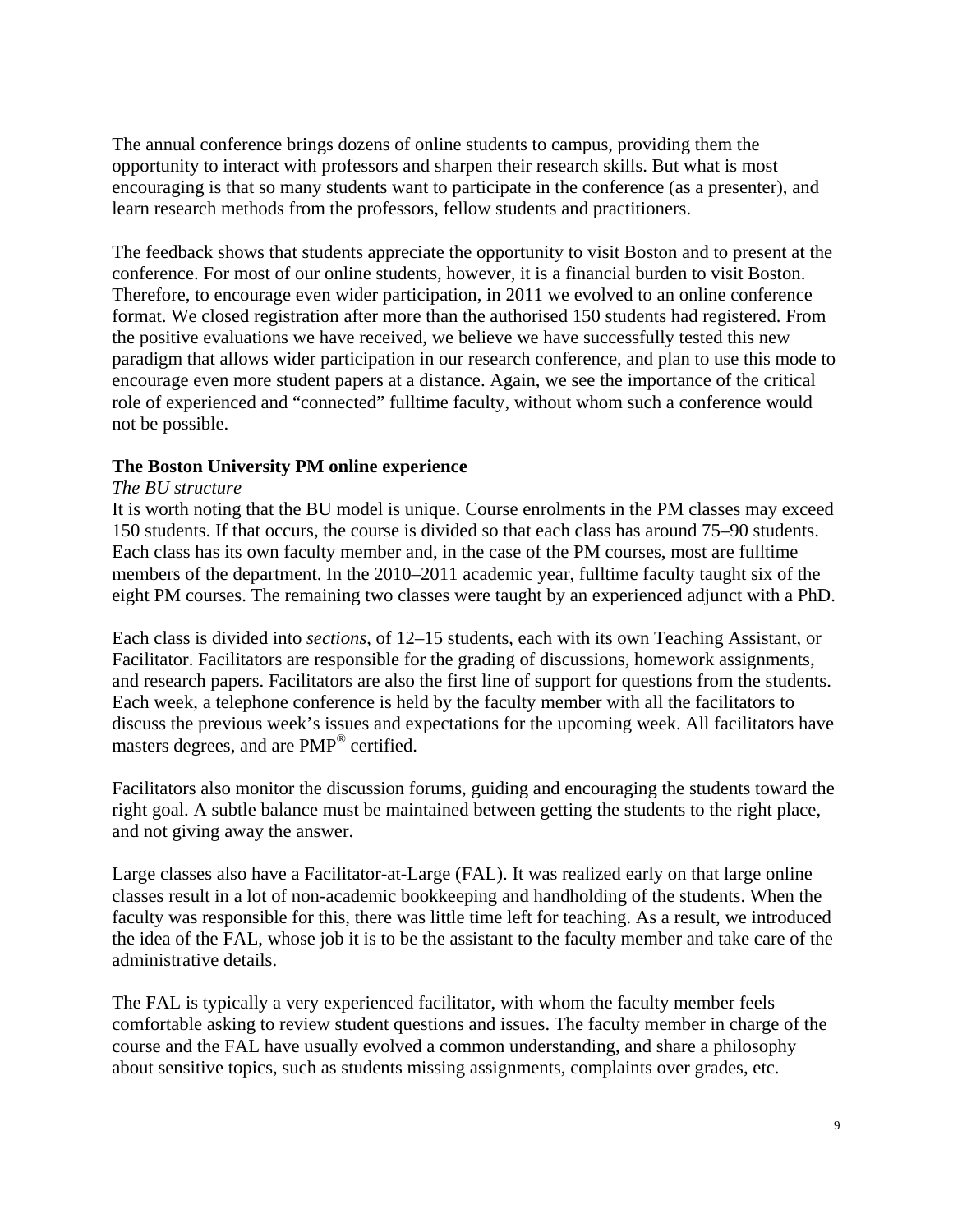The typical flow of a student issue is as follows: the student writes to the faculty member with a problem. If appropriate, the faculty member can delegate it to the FAL, who drafts a response to the student and sends it to the faculty member. The faculty member finetunes the response and replies to the student. This has the advantage of keeping the faculty member responsible for all issues, but without the responsibility of standardised bookkeeping. Many issues can be dealt with routinely by the FAL (e.g., sickness, work or family issues)

Grading is a major topic of discussion between faculty and facilitators. First, faculty set expectations and clearly define the grading criteria. Just as in the classroom, the clearer the grading criteria, the less likely there are to be issues when the students receive their grades. One problem with large classes, which is not unique to online, is the maintenance of a common grading standard across sections.

The FAL plays an important role in maintaining consistent grading standards. FALs monitor the grading across sections, selecting some good and some poor homework assignments to check grading. They also prepare weekly histograms of grades by section, so that grading consistency can be maintained. New facilitators invariably grade too less strictly, and it takes a course or two for them to figure out the BU quality criteria. Like students, facilitators also have fulltime jobs, so when facilitators need to travel for a few days, the FALs act in their place.

#### *Designing a course*

When designing a course, faculty initially go through a predictable cycle. The first contribution is usually rather textbook oriented. Students react negatively to this, and wonder (often out loud!) what is the point of the lectures if they simply follow the book. Faculty then begin to ask themselves "What is it that the students need to learn?" In our experience, it is at this point that an interesting online curriculum begins to emerge. It is also at this point that a curriculum coordinator is essential as, otherwise, faculty may include material that overlaps with other courses, is not relevant, or is less important than the established syllabus topics.

## *The maths videos (Pocket Tutorials)*

An interesting phenomenon has emerged surrounding the inclusion of short videos. Short videos were originally required as many of our students were restricted to dial-up internet connections. Faculty members were therefore encouraged to develop many short videos, rather than record long lectures.

This had an unintended, but marvelous consequence. Recognising that PM students tend to struggle with mathematics, we began recoding many short videos on topics such as net present value, earned value, etc. We gradually realised that students watched these over and over again. Short videos allowed the students to study the piece that they did not understand at their own pace, and as many times as they needed to.

This also reinforced the idea that different students learn, not only at different rates, but from different *media*. BU is fortunate in that the Office of Distance Education provides professional videographers and editors, so the videos are of excellent quality.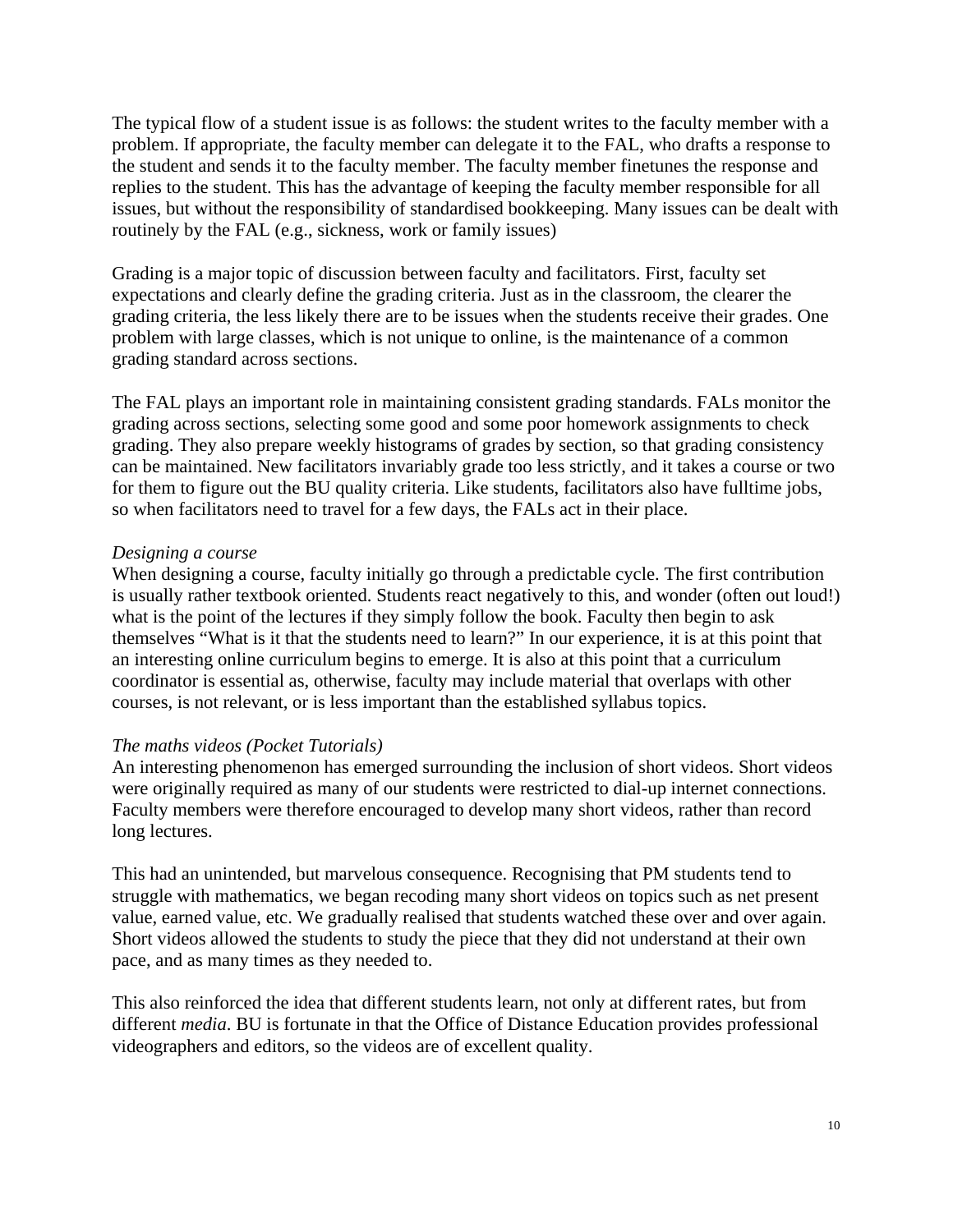The dial-up requirement has long since gone, but the short video remains as a premier communication tool. The videos are not a substitute for other modes such as lectures, discussions, etc. They are a complement.

## *Online discussions*

One of the challenges in online education is the discussion forums. Early on, many faculty used discussions as a kind of weekly review of materials. Graduate students quickly seized upon this as make-work and objected loudly.

We therefore set about defining interesting discussion topics, a task that is quite difficult. In the best classes, online discussions have an arc, just as a TV series does for the season, although without the cliff-hanger. We are becoming convinced that in an online class, *discussions are where teaching happens*.

Discussions must be actively controlled, which at first seems counterintuitive. The modern student's approach to a discussion is often like that of a blog, and they throw anything up there. The job of the first week, especially in a first course, is to educate the students about what a discussion is. One way to accomplish this is through more videos, which immediately gives videos a much more diverse role than just content presentation.

For example, in the first PM course, which for most students is also their first online course and their first graduate course, the first assignment is to comment on the role of the project manager, as described in the lectures, or by the PMI. Many students throw up unsubstantiated opinions and off-hand comments, despite the fact that there is a video clearly explaining that, among other things, references are required and opinions need to be backed up.

At the beginning of the second week, another video is released to the students, and chastened by poor grades, they begin to pay attention. The new video explains how the previous week's assignment might have been done. This video is a recording of a session in which the faculty member goes to the "library" (digital, of course), searches for research articles on topics mentioned in the lectures, explains how to evaluate abstracts, and shows how to cite and reference correctly.

The second week's discussion must thus give the students something meaningful to research, as they are primed and set up to do just that. It is in this sense that the discussions have an arc. Each has a reason for inclusion; they cannot be a random collection of disjointed topics.

Students need training in posting to discussions and it takes several weeks for them to get the hang of it. After the admonishments about references and backing up of opinions, they often overreact by posting essays. This must also be discouraged, as the goal is for a discussion to happen. To foster a discussion, students must also be encouraged to respond to other students' work. The grading rubric can help here, where it can be made clear that interaction is a necessary requirement for a good grade.

Interestingly, it is here that one of the most powerful antecedent benefits of online study becomes apparent. "Experienced" students, who may have completed much of their program, are hugely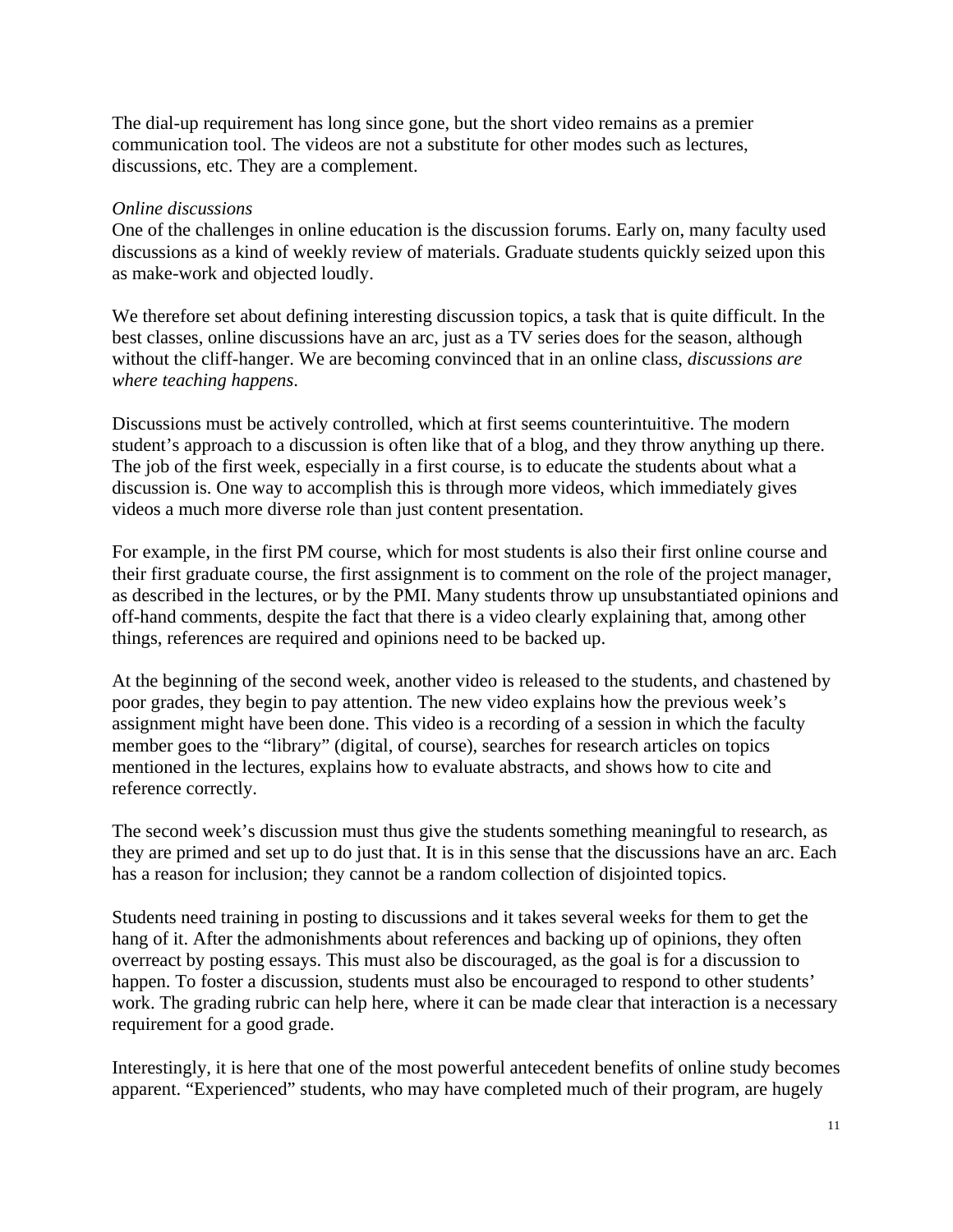supportive of "newer" students, offering advice, tips, help with navigation of the technology platform, assistance with the difficulties of dealing with compatibility issues (we have a very high incidence of Mac users) and other useful help. This has become a powerful advantage and we now deliberately build structures into the course that allow this tutoring activity to flourish.

# **Excellence in online communication**

In this section, we describe the communication that takes place between faculty and students and among students (Figure 2).



**Figure 2. Communication framework: communicating with students face to face**

The MS PM program was designed from the outset to be entirely *any time, any place.* (Warburton, Leybourne & Kanabar 2011). Figure 2 shows a representation of this idea. *Any time, any place* is diametrically opposite to traditional classroom teaching, which is *same time, same place* — see Quadrant 2. The *anytime, anyplace* framework was essential because most of our students were not locals. In fact, we have many military students serving in Afghanistan, Iraq and in the demilitarised zone in Korea. We even have students serving on ships at sea or at some undisclosed location.

Only 40% of students are from the Northeast, with 85% of students living more than 160 km miles from Boston and scattered throughout the US; 7% are international and 5% in the military.

Students access our courses at any time. We frequently notice 40 students online at midnight Boston (EST) time. Of course, most of these students are in the Pacific Time Zone. The courses were all designed for the *any time, any place* model. Early on, we imposed the idea that there could be no synchronous communications, because of the time zone differences.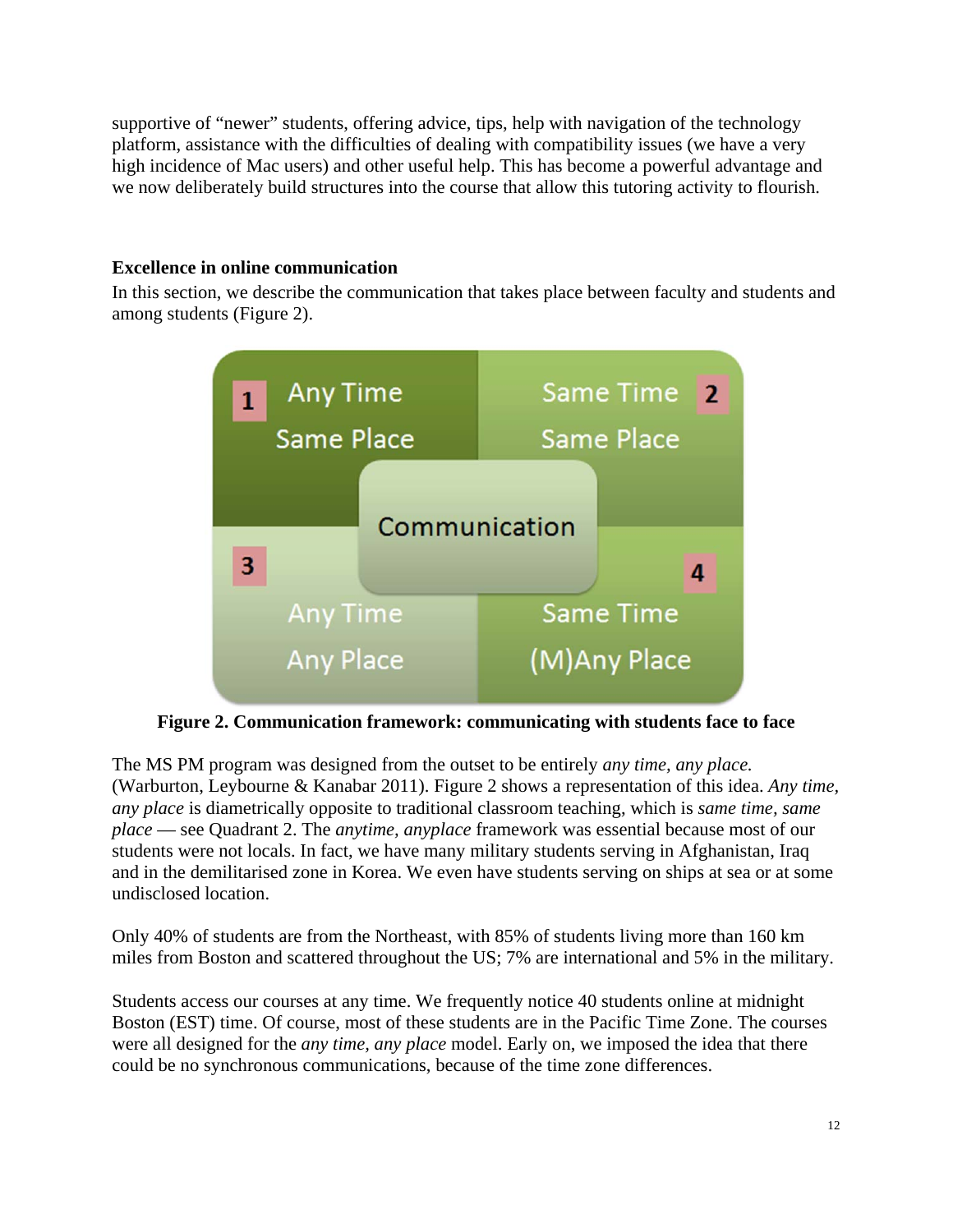Two years after the program began, we reacted to the constant drumbeat of interest from students desiring some synchronous online interaction with faculty members. We identify this as "*same time, any place*" – see Quadrant 1 in Figure 2. There is emerging empirical support for this in other institutions (McBrien, Cheng & Jones 2009).

As indicated in the survey and reported above, students wish to communicate with faculty in a live dialogue, not just in a discussion forum and, for working students, the weekend is usually preferred. To satisfy this demand, the Office of Distance Education introduced new tools to facilitate live lectures and meetings. The default tools provide free access, and these are *Wimba* and *Pronto*. Once again, we see the importance of the commitment of BU to the online program. However, faculty are free to use any tool or technique they prefer, e.g., *Gotomeeting* and *Skype* were used by some faculty and facilitators as early as 2007.

Staying with the spirit of our core mission of *any time, any place,* we did not mandate student attendance at such meetings, but did record all live sessions and interactions with students. Students whose learning style was enhanced by live chat benefitted tremendously from this model of live weekly communication.

Interestingly, a review of attendance metrics data revealed that many students who missed the live interaction, and even some who attended the live meetings, viewed the recordings. Especially as the course proceeded, and the topics became more complex, more students reviewed the live chat sessions. The *earned value* chat session is exceeded in attendance only by the *final exam review*!

Initially, the attendance at most live lectures rarely exceeded 40% of the class, which we put down to time zone issues, family and work constraints. Also, no matter what time a live chat is scheduled, it is always 3 am for some students, somewhere!

The demand for more chat sessions is interesting in that the amount of time students devote to their studies is already substantial (23% of students spend less than 15 hours per week; 37% spend 15–20 hours per week; while the remaining 40% spend > 20 hours per week.).

In our experience, students use the live chat opportunities not only to learn from the faculty member, but also to chat synchronously with fellow students. They share information about the class, homework, useful URLs and even the weather. The online chat sessions are livelier and more informal that their classroom equivalents.

Student evaluations have revealed considerable satisfaction with the effort put in by faculty members who reach out to students in a synchronous manner. While it adds to the faculty's work load, it certainly results in better quality communications with the students. We regard this extra effort as a worthwhile investment that supports excellence in online PM education.

Recently, we have noticed that the number of students attending the live chat sessions is gradually rising. We are not sure of the exact reason, but contributing factors include the students' increasing familiarity with the idea of video chats; the availability of cheap web cameras; and reliable bandwidth.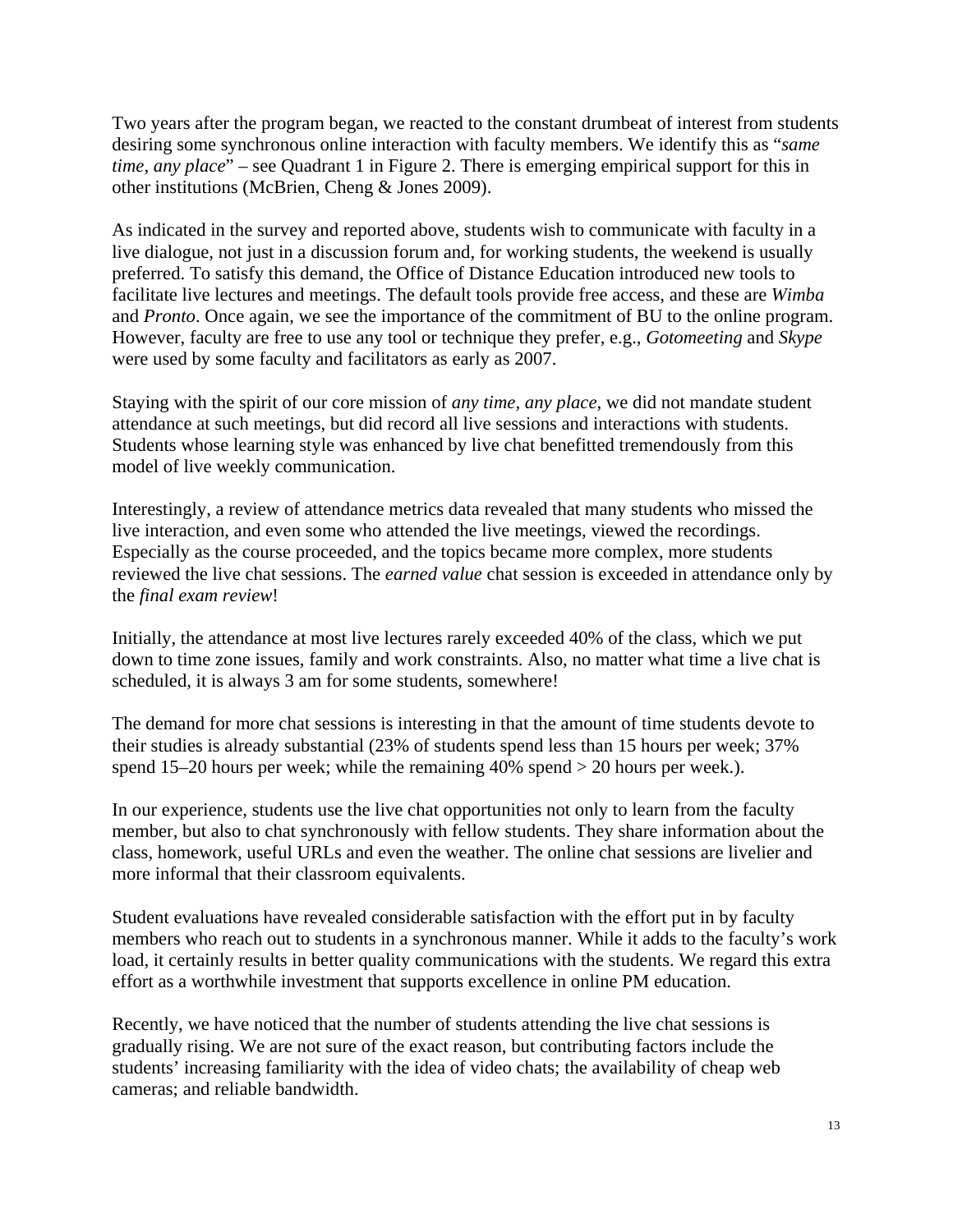Since 2008, we have reached out to our PM students using the *same time, (m)any places* model see Quadrant 4 in Figure 2. The idea was to: a) reach out to students at a place close to them; and b) gather students at a place of learning.

Our first effort was to reach out to students in a single geographic region was in Atlanta at the PMI Global Congress in 2007. We organised two events to communicate with our online students and alumni. The first was a PMP® Preparation workshop for BU students and alumni, which was held on 12 October 2007. Several online students and alumni took the opportunity to meet with faculty (and the Dean), who were presenting research papers at the conference. The students were delighted to meet the faculty face to face for the first time. In the following years, this experience was repeated at the PMI Congresses in Denver, Seattle and Washington, DC, and is scheduled to be repeated in Dallas in 2011.

We have been pleasantly surprised by the students' sincere appreciation of all such efforts to communicate with them.

#### *Proctored exams*

When we started the MS PM online program, the faculty unanimously decided to enforce the idea that all courses must have a proctored final examination. This was not common practice at the time, and the Office of Distance Education was at a loss as to how to implement the proctoring of exams for students all over the world.

We were determined to find a solution, and for very good reasons: we wanted to ensure that the student in the course was indeed the student taking the exam; in other words, that the student was legitimate. Proctoring ensures such a validation as the student has to present a photo ID (such as a university ID, passport, or driver's licence) at the examination centre. Also, if the exams are closed book, the proctoring centre ensures that the student brings in no materials.

Initially, most students took their proctored exams at standardised test centres. In special circumstances (e.g., military students overseas), we also allowed students to designate someone responsible (e.g., a senior military officer) as their proctor. The Office of Distance Education now has a dedicated staff member to help with finding proctoring centres and validating individual proctors.

A new product called Procter Cam has emerged, which makes proctoring so much more convenient for everyone. By all accounts, Proctor Cam is a success and is working well. Proctor Cam allows the student to take the exam at their own computer, monitored by their own web camera. Proctoring is handled remotely by a live proctor: the student pans the camera around to ensure the exam conditions are proper; during the exam, the proctor monitors the student's desk and room to ensure no one comes in or talks to the student.

Within a year of its introduction, Proctor Cam has become the method of choice for the majority of students. The cost of proctoring is substantial, more than \$50 per student. However, this investment in proctoring, which is borne by the university not the students, is clearly correlated with quality, and this is evident even to students. We recall a memorable interaction in a water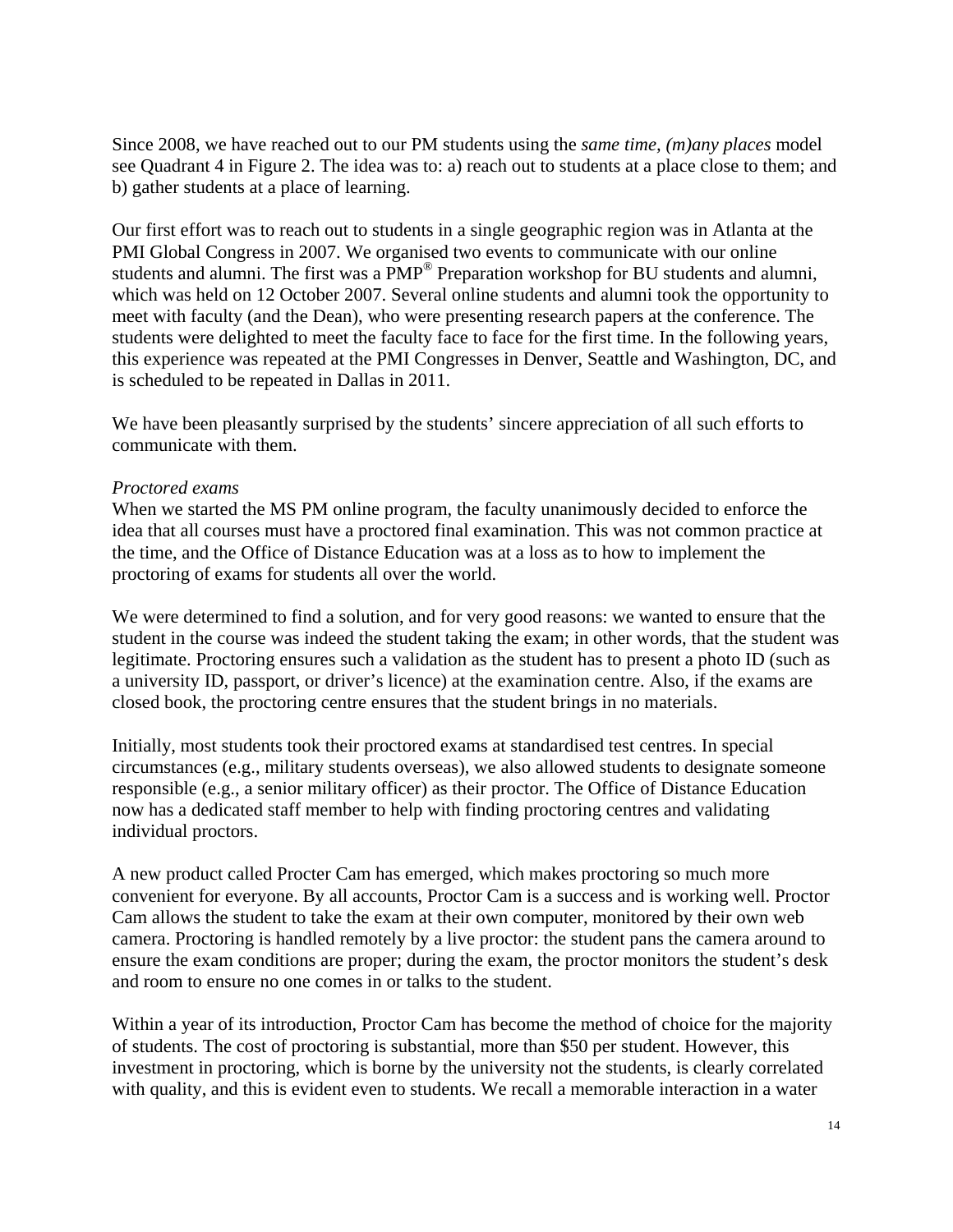cooler discussion. A student was lamenting the trouble that he had to go through … driving to a proctoring centre and taking the exam. Another student remarked, "I'm in favour of going through this small inconvenience. I joined BU PM because of its reputation — that it does not give out degrees without ensuring integrity".

The issue of institutional integrity comes up frequently in discussions, and the conclusions are supported by the survey data. While 34% of students said they selected an online program because of the time convenience, another 34% said that the institution and program being offered was more important, with another 19% selecting the institution just for its name.

In selecting a university, 82% of students say that the "reputation of the institution" is very important (another 16% say it is important), and 86% say that the "quality of the overall academic instruction" is very important.

## *Quality via Turnitin*

BU makes available to all faculty, at no cost, a product called Turnitin. If students plagiarise, this product catches them: it documents precisely where sentences or phrases were copied from. Faculty who suspect cheating can submit the work to Turnitin, and quickly receive a report on the degree to which the student copied the paper.

Since we teach graduate students, this is a rare occurrence. But when we need it, we really need it. Fortunately, the report form Turnitin is so thorough, that when students are presented with their plagiarised work, there is little debate, and a stern warning usually suffices. For significant plagiarism, students are reported to a disciplinary committee, which, historically, is quite severe in its punishment.

# *Limiting the number of "A" grades*

We encourage students to produce outstanding work. We set challenging homework and discussion assignments, and demand that students aim to produce original, publishable quality work. Only the best work receives an "A" grade. This is not a policy that is special to the online PM program, but a general standard set by BU. The result is that the total number of A and Agrades is about 20% of the class.

# **The issue of teaching cases online**

In this section, we briefly discuss an outstanding pedagogical issue associated with online classes, with which most faculty seem to have a real problem — the teaching of cases.

Over the past two years, and after much discussion, we have put significant effort into the teaching of cases online. We now have an "innovation" class running online, which is taught using the Socratic method, with rigorous case studies forming the basis of the week's discussions. This course has run successfully three times, and faculty are now developing an entrepreneurship course that will use the same case-based Socratic model. So far, reaction from students has been very positive, and our efforts to make this work online has also opened up the opportunity for other disciplines (e.g., law and medicine) to adopt this model.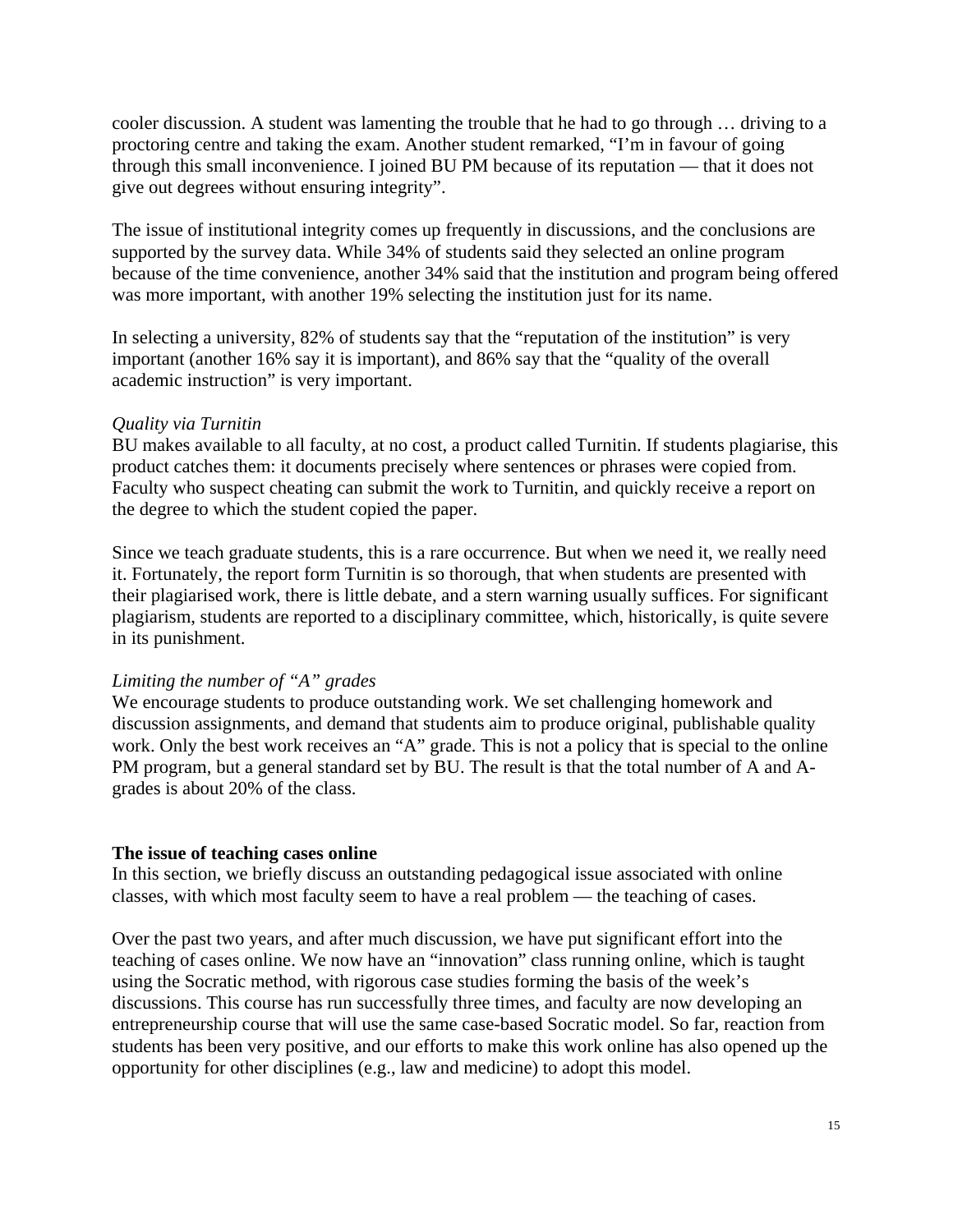The Socratic Method is based on "learning by asking", rather than "learning by telling". It is a dialectical method, rooted in dialogue, and often involves adversarial discussion, in which the defence of one point of view is pitted against that of another. One participant may lead another to contradict himself or herself in some way, thus strengthening their own point.

We have, however, deliberately avoided suggestions that discussion postings are required to "rebut" previous contributions; rather, they are expected to contribute to deeper analysis and discussion. The goal is that by being asked questions students are driven to apply general concepts to specific situations; to argue their analysis to others; and to critically test this application in the cauldron of intense group interaction. In so doing, students learn to *apply* theory and definitions, rather than just describing them.

Through discussion emerges a series of "agreed upon" applications of complex concepts, a better understanding of the real meaning and detail of those concepts and how they should be applied, and an integration into practice and decision making of additional research findings from the wider literature. This use of the Socratic Method is a perfect example of our insistence on maintaining, indeed reinforcing, the pedagogical rigour of our online offerings.

# **Conclusion**

We are often asked to compare online and classroom teaching. Table 3 summarises the issues with online and classroom students in several dimensions (Warburton et al 2011).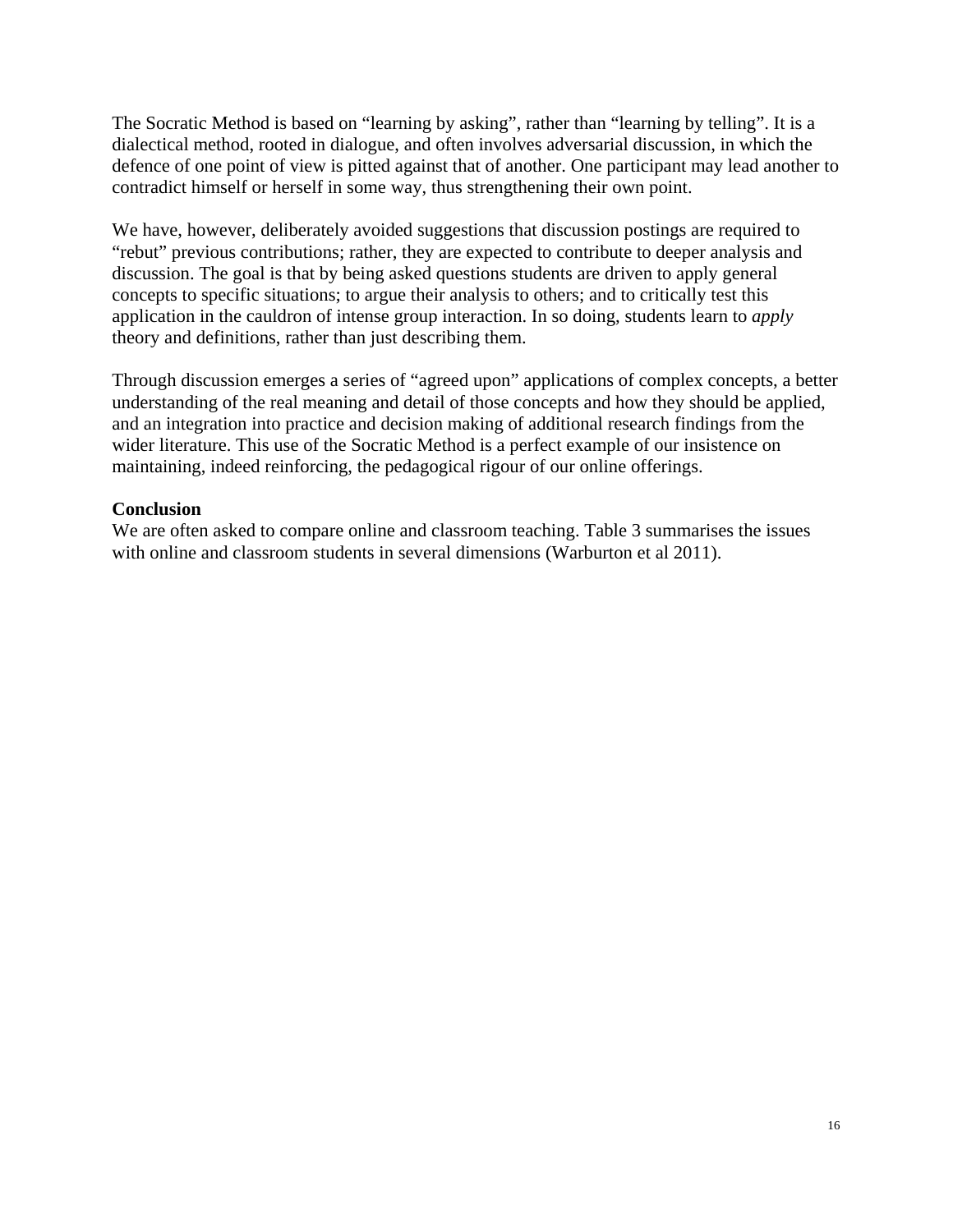| Table 3. A comparison of online and classroom students |                                                                                                                                                                                                                                                                                                                                                                                                                                       |
|--------------------------------------------------------|---------------------------------------------------------------------------------------------------------------------------------------------------------------------------------------------------------------------------------------------------------------------------------------------------------------------------------------------------------------------------------------------------------------------------------------|
| <b>Research papers</b>                                 | <b>Equivalent</b><br>Each PM course ends with the requirement that the student write a<br>research paper. If you were to place a pile of online papers next to a pile<br>of classroom papers, you would not be able to tell which was which. The<br>students end up at the same place.                                                                                                                                                |
| <b>Discussions</b>                                     | <b>Online</b> students are much better at discussions. This may be because we<br>force them to approach the discussion in a more formal and academic<br>way. We require references, in APA style.<br><b>Classroom</b> students are used to just showing up with a few notes, but<br>they are used to engaging interactively.                                                                                                          |
| Independence                                           | <b>Online</b> students are much more independent. You tell them to read a<br>lecture, and they do. Online students may be self-selected to be more<br>independent.<br>Classroom students want to be led through the material.                                                                                                                                                                                                         |
| <b>Creativity</b>                                      | <b>Classroom</b> students are more creative in their responses. This may be<br>because of the group dynamics in the classroom. It is easier for co-<br>located students with a physical relationship to work through team<br>phases, to engage with team roles and to interact than for "virtual" team<br>members.<br>However, notwithstanding this, we are constantly amazed by the virtual<br>skills of our <b>Online</b> students. |
| <b>Group projects</b>                                  | We do not know enough about how to do these effectively online.<br>There are lots of technologies (Wikis, etc.) but just because the<br>technology is there, does not mean it actually accomplishes a group<br>project.<br>Technology also gets in the way and defines the format of the response.<br>Something that does not happen in the classroom, which is much more<br>free-form.                                               |

Faculty who teach online almost always remark that it is a lot of work. The question of whether it is more work than classroom teaching is open to debate. Classroom and teaching styles vary so much that it would be a difficult to question to answer statistically. However, a number of points are clear.

For some arcane reason, most online courses are accelerated. For example, at BU the online course is seven weeks, while classroom courses are 14 weeks. Since online and classroom curricula are identical, the interesting question is whether an online course is more than twice the work in half the time of a classroom course.

A second aspect of the online schedule is that it is relentless. The next week's classes begin on Tuesday, no exceptions. Therefore, any homework questions have to be answered on Sunday or Monday. In a classroom situation, a teacher can postpone a topic to the next week, or even delete it. Not so online.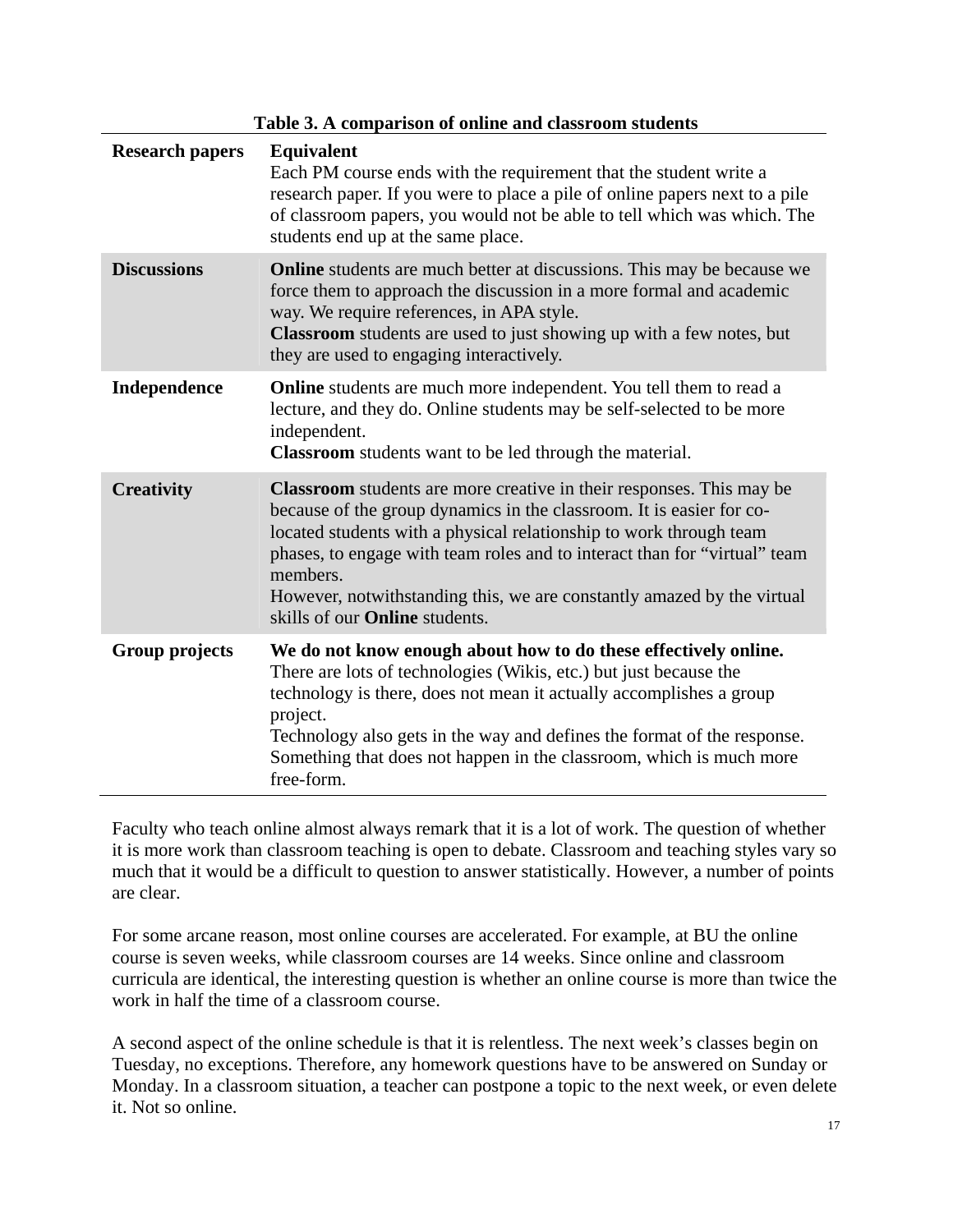We have come to appreciate online teaching, but regard it as a completely different animal from classroom teaching. In general, we have found that good techniques in the classroom work online. The cases that seem to work well in the classroom, work well online. Often, the approach by the faculty member must be different, but all students seem to get to the desired place.

The opposite is also true. Disorganised assignments or lectures confuse both classroom and online students. Unclear grading standards drive all students crazy. It is therefore essential for both classroom and online programs that pedagogical imperatives are documented in advance, adhered to in course design, and upheld in course delivery. The ability and willingness to do this meticulously and manage it effectively denotes the difference between a competent program and a world-class one.

We hope the combination of legacy, history, expertise, innovation and the student experience demonstrate how BU is building best practice in online PM education.

#### **References**

- Casey, D.M. 2008, A journey to legitimacy: the historical development of distance education through technology, *TechTrends: Linking Research & Practice to Improve Learning*, vol. 52, no. 2, 45-51.
- Chaney, B.H., Eddy, J.M., Dorman, S.M., Glessner, L.L., Green, B.L. & Lara-Alecio, R. 2009, A primer on quality indicators of distance education, *Society for Public Health Education*, vol. 10, no. 2, 222-231.
- Cicmil S. & Hodgson D. 2006, New possibilities for project management theory: a critical engagement, *Project Management Journal*, vol. 37, no. 3, 111-122.
- McBrien, J.L., Cheng, R. & Jones, P. 2009, Virtual spaces: employing a synchronous online classroom to facilitate student engagement in online learning, *The International Review of Research in Open and Distance Learning*, vol. 10, no. 3, accessed 07/07/2010, http://www.irrodl.org/index.php/irrodl/article/viewArticle/605
- McLaughlin, C. & Lee, M.J.W. 2008, The three P's of pedagogy for the networked society: personalization, participation, and productivity, *International Journal of Teaching and Learning in Higher Education*, vol. 20, no. 1, 10-27.
- Phillips, P., Wells, J., Ice, P., Reagan, C. & Kennedy, R. 2008, A case study of the relationship between socioepistemological teaching orientations and instructor perceptions of pedagogy in online environments, *Electronic Journal for the Integration of Technology in Education*, vol. 6, 3-27
- Robinson, C. 2009, Lessons on learning, *The Journal for Quality and Participation*, vol. 32, no. 1, 25-27.
- Shelton, K. 2011, A review of paradigms for evaluating the quality of online education programs, *Online Journal of Distance Learning Administration*, vol. IV, no. I, Spring 2011, http://www.westga.edu/~distance/ojdla/spring141/shelton141.html
- Shelton, K., & Saltsman, G. 2004, The dotcom bust: a postmortem lesson for online education, *Distance Learning*, vol. 1, no. 1, 19-24.
- Sloan Consortium 2009, The 5 pillars, http://www.sloan-c.org/
- Warburton, R.D.H., Leybourne, S. & Kanabar, V. 2011, The 3rd decade of online education: what have we learned? *Our Digital Renaissance* conference, Florence, Italy, 10-12 November 2011.
- Zlateva, T. 2011, *Dimensions of course design and delivery and their effect on student satisfaction/perception in online learning,* proceedings of the 7th Annual International CSECS Conference, 6-10 July 2011, Sofia/Dobriniste, Bulgaria.